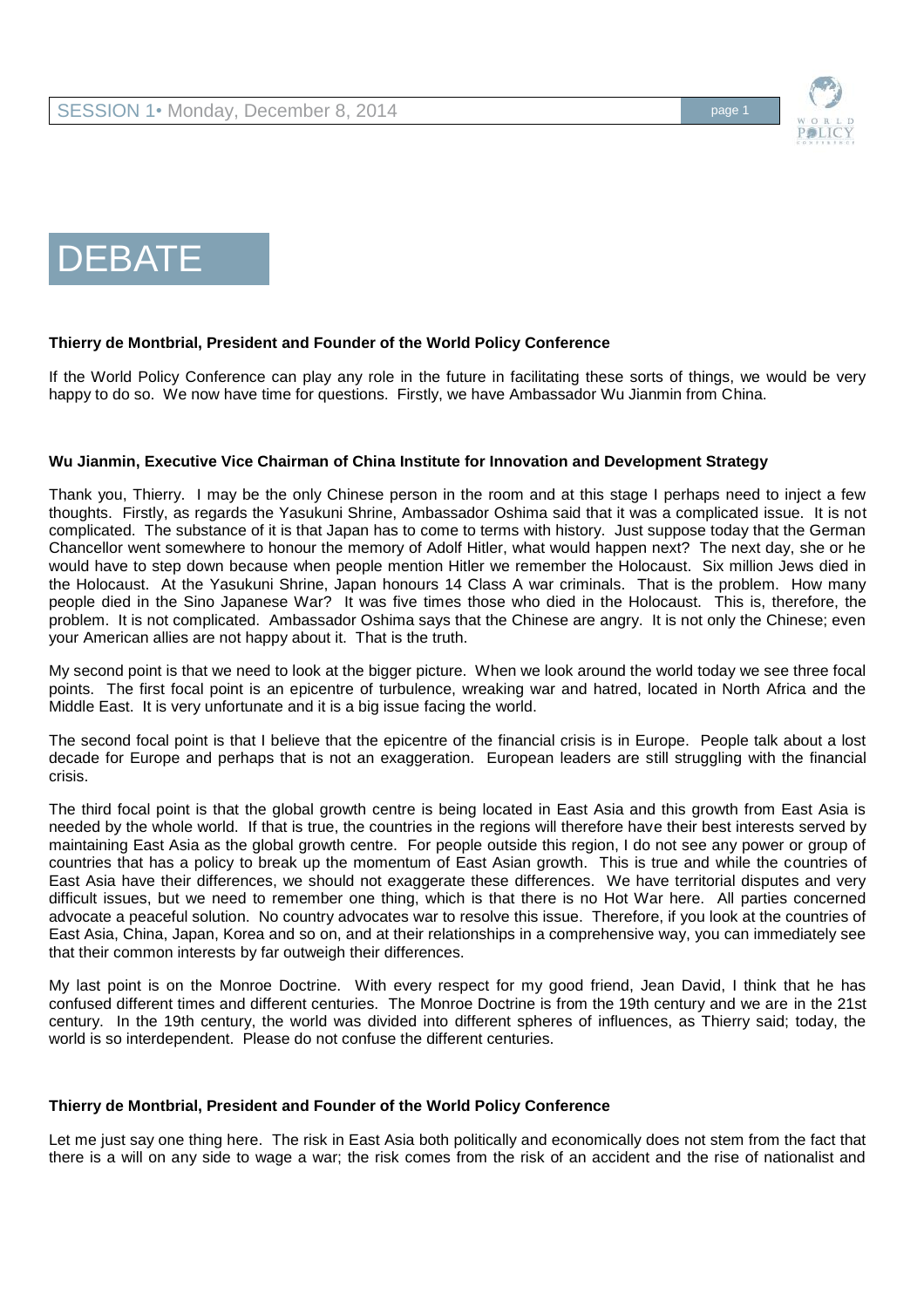

populist feelings. I will give Mr Oshima the opportunity to say one sentence, after which we will have what, unfortunately, has to be the second and last intervention.

## **John Manley, President and CEO, Canadian Council of Chief Executives**

I have a question for Richard Haass, to take us back to the European security venue, and it has to do with his distinction between the core and the periphery of Europe and NATO membership that has been extended to countries along the Baltic Sea in particular. My question goes to provocative geopolitical engineering, and since we are not naming anyone, we have seen adjacent territories actually being taken under the jurisdiction of a regional power in the past year. I would like to know whether Richard sees some of the more recent NATO members as part of the periphery or as part of the core and how will NATO respond to the risks that are implicit in that?

## **Thierry de Montbrial, President and Founder of the World Policy Conference**

Thank you, John. Among other things, John was Minister of Foreign Affairs and Minister of Finance of Canada.

I gave one minute to Mr Oshima to respond and I am glad that this has heated up the atmosphere a little bit.

### **Shotaro Oshima, Chairman, Institute for International Economic Studies (IIES) and Visiting Professor, Graduate School of Public Policy, University of Tokyo**

I will not take much time. With due respect to Ambassador Wu, the issue is still very complicated, in my view. The point is that the shrine was not built as a dedication to war criminals; it was a dedication to millions of our war dead throughout history in modern times. The leaders do not go there to pay respect to war criminals but to pay respect to the millions of soldiers and sailors who died. I understand the sentiments expressed by China and the Chinese people. In Japan, we are very remorseful for what happened during the war. However, the fact that millions of soldiers and sailors are enshrined there and that people like to pay respect is almost a natural sentiment, aside from this issue of the war criminals.

# **Thierry de Montbrial, President and Founder of the World Policy Conference**

Thank you. These are, of course, extremely emotional and therefore political subjects. The last word goes to Richard Haass.

#### **Richard Haass, President of the Council on Foreign Relations**

I will make three points. Firstly, the question of what we have just heard goes beyond the shrine and the museum associated with the shrine and deals with public statements and textbooks and what is taught in schools. The shrine is therefore part of the problem, but it is in fact a bigger problem. It is about coming to terms more broadly with the past.

Secondly, I thought that Thierry made a very good response to Ambassador Wu's statement. I think that Ambassador Wu is too sanguine and too relaxed about the Asia security system. It is not a question of whether people have the will; it is a question of whether the system is resilient or brittle. At the moment, I would say that it is quite brittle and there is the possibility of accidents. One of the things that we learned from before World War I was that